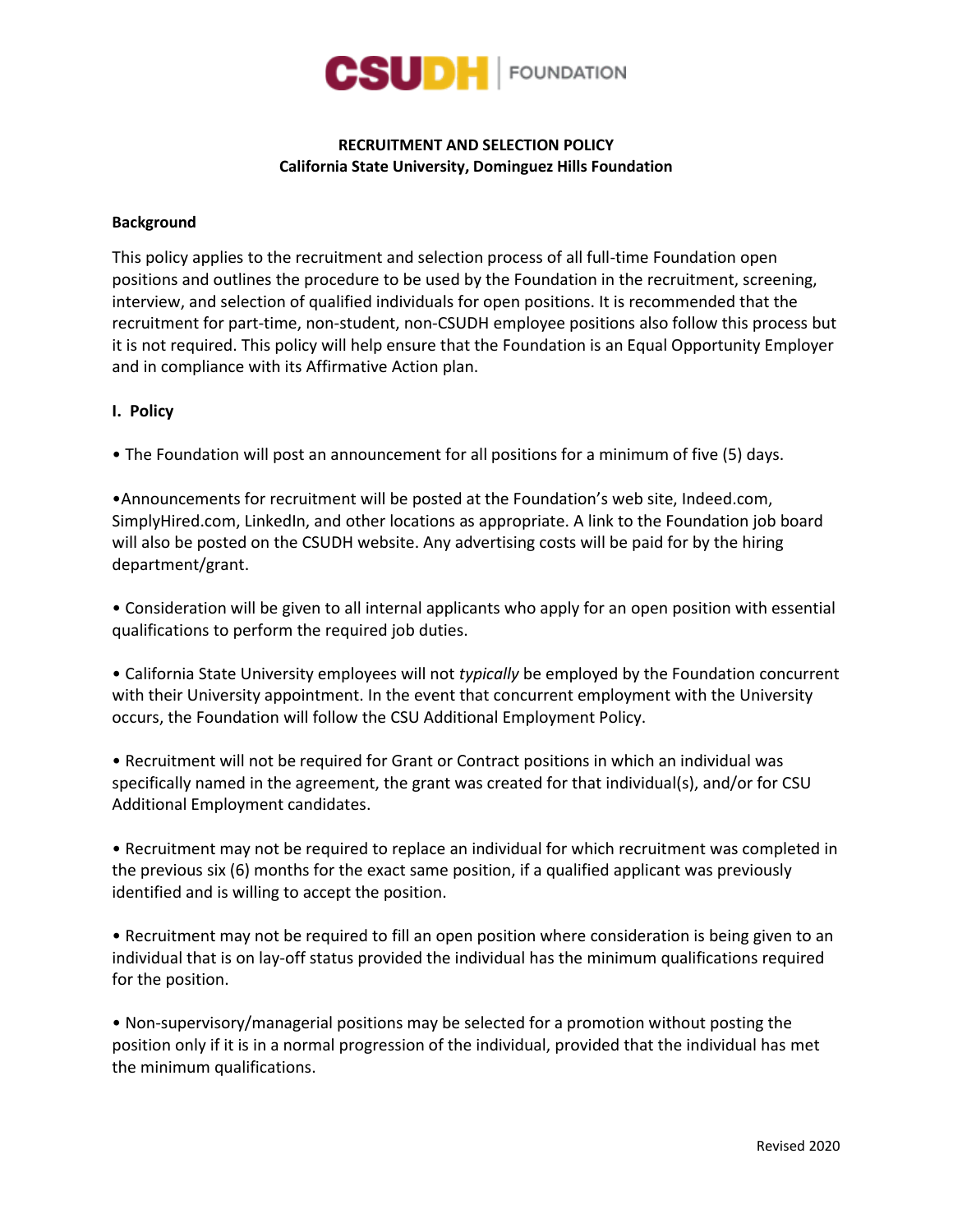

## **II. Procedure:**

1. When an open position occurs, the appropriate hiring manager/supervisor will complete a job requisition form and position description on the appropriate Foundation templates. Foundation Human Resources will not post the position announcement without a job description.

- a) Information to be included on the position announcement includes the following:
	- Position Title
	- Department
	- Manager/Supervisor Information
	- Employment Classification (full-time/part-time etc.)
	- FLSA Status: exempt or non-exempt (salary/hourly)
	- Salary Range
	- Position Summary
	- Position duties; minimum and/or preferred qualifications
	- Required education, experience and to include any special licenses certifications
	- Position site location if different from the immediate campus area
	- The date of the application review
	- Summary of Benefits (if applicable)

• Standard Foundation information on Equal Employment Opportunity and Minimum Employment Requirements.

- b) All applicants must follow the application procedure as stated on the position announcement to be considered for the position.
- c) All employment applications/resumes received will be recorded based on the date received and generally posted within four to eight business days of being received with corresponding position description.

## **Formation of Search Committee:**

- 1. A search committee is required for all full-time supervisory/managerial positions. The committee must be composed of at least three (3) individuals with one of those individuals being the coordinator of procedures with Foundation Human Resources and responsible for ensuring the interviews are conducted in a timely manner.
- 2. Each proposed member of the committee must take and pass the Recruitment and Searches training in CSU Learn prior to serving on the committee to ensure all members adhere to fair and unbiased hiring practices. Instructions of accessing the training are included in this policy.
- 3. The search committee may be composed of executive/management staff, individuals working in a higher position and/or an individual working in a position of a level below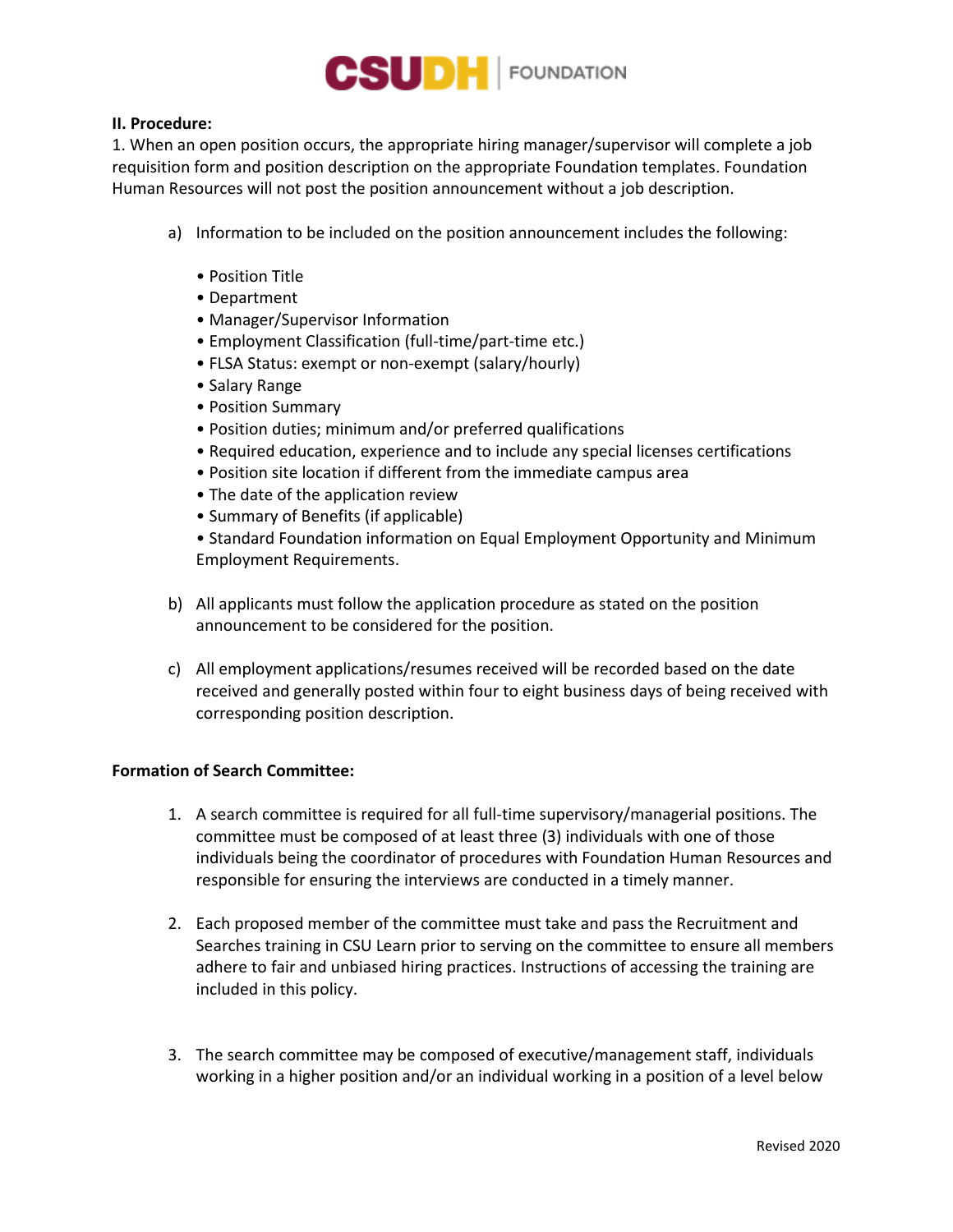

or equal to the position being recruited. Foundation Human Resources must approve the hiring committee and Chair of the committee prior to interviews.

### **III. Screening:**

1. Employment applications/resumes will undergo an initial review by Human Resources to determine if candidate minimum qualifications have been met. Human Resources will pass along eligible applicants to the hiring manager via the Applicant Stack system.

2. In some instances, applicants selected for consideration for interview may be asked to submit additional written information as appropriate to determine specific related requirements or skills.

5. An explanation or reason shall be given for all applications rejected or moved to the next phase of the selection process. The hiring manager is responsible to record the disposition codes, and to track when the applicant fell out of the process by updating the applicant's status in Applicant Stack (i.e. initial review, failed initial screening, phone interview, onsite interview, no interest etc.).

## **IV. Interview:**

- 1. Interviews for full-time non-supervisory/managerial positions may be conducted by the hiring supervisor/manager, director of the department, designated staff and/or Foundation Director of Human Resources. A search committee is not required for these positions however, interviews must be conducted by at least two (2) individuals.
- 2. A search committee of three individuals selected by the hiring manager and approved by Foundation Human Resources is required for the interview and selection of full-time supervisory/managerial positions. The final selection recommendation may be made by the hiring manager and/or department head.
- 3. A minimum of three (3) applicants should be interviewed for any full-time position where three qualified applicants can be identified. If three (3) qualified applicants are not identified, two qualified applicants may be acceptable.
- 4. Before the interview process begins, the search and/or interview committee shall review the job description, the minimum requirements for the position, responsibilities of the position, clarify questions that may be asked and review the standard/criteria that will be used to select the individual for the position. A candidate interview rating sheet with select interview questions must be prepared in advance of the interview.
- 5. The interview process will be a person-to-person (or virtual as a result of social distancing orders) interaction with an applicant to obtain information and assess the knowledge, skills, experience and qualifications of the applicants.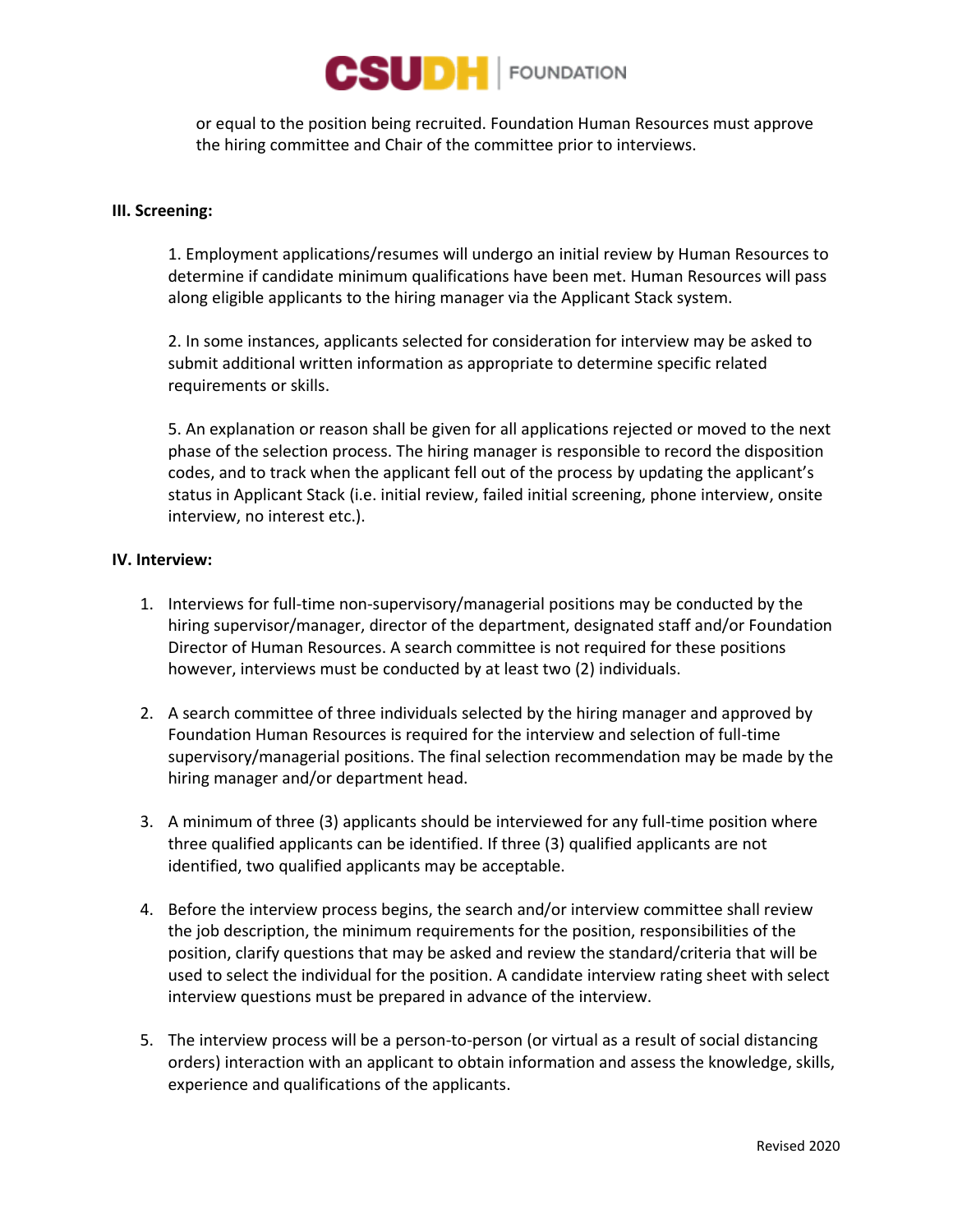

## **V. Selection:**

- 1. Selection of a candidate to fill an open position will be based on the recommendation of the hiring supervisor/manager and interview committee to the Foundation Director of Human Resources, who ultimately approves the final selection.
- 2. Consideration will be given to the qualifications, knowledge, experience and skills of the candidate to meet the needs of the department. References, verification of degrees, certificates, credentials or any other information presented with the resume, application or in the interview will also be verified by the human resources department.
- 3. After interviewing the candidates, the committee and the hiring supervisor/manager will assess the overall interview presentation of each candidate, rate the candidates, and make a recommendation for selection. The hiring manager must provide justification as to why the candidate was recommended for selection.
- 4. The rating of each candidate will be completed on an Interview Evaluation form. Each candidate should be evaluated individually by each member on the interviewing committee making a recommendation for selection and providing a justification or explanation as to why other candidates were not recommended.
- 5. Verbal offers of employment will be made by Foundation Human Resources along with written notification (an offer letter) stating the verbal offer, an explanation of the benefits and any condition and/or terms of the employment.
- 6. Foundation Human Resources will review the recruitment documentation used in making the selection to ensure that the selection was based on the qualifications of the candidate before submitting to the Foundation Director of Human Resources for final approval.
- 7. The hiring selection of a Foundation Executive, such as an Executive Director or Chief Financial Officer must be approved at the Foundation Board level before and offer of employment is extended.

## **VI. Non-Selection of External Candidates:**

- 1. After the selection process has been completed as detailed above, the hiring manager is responsible for communicating rejection notices to each of the candidates not selected for the position.
- 2. Hiring manager are instructed to utilized the rejection email template in the Applicant Stack applicant tracking system to send a blanket rejection email to all candidates not selected.